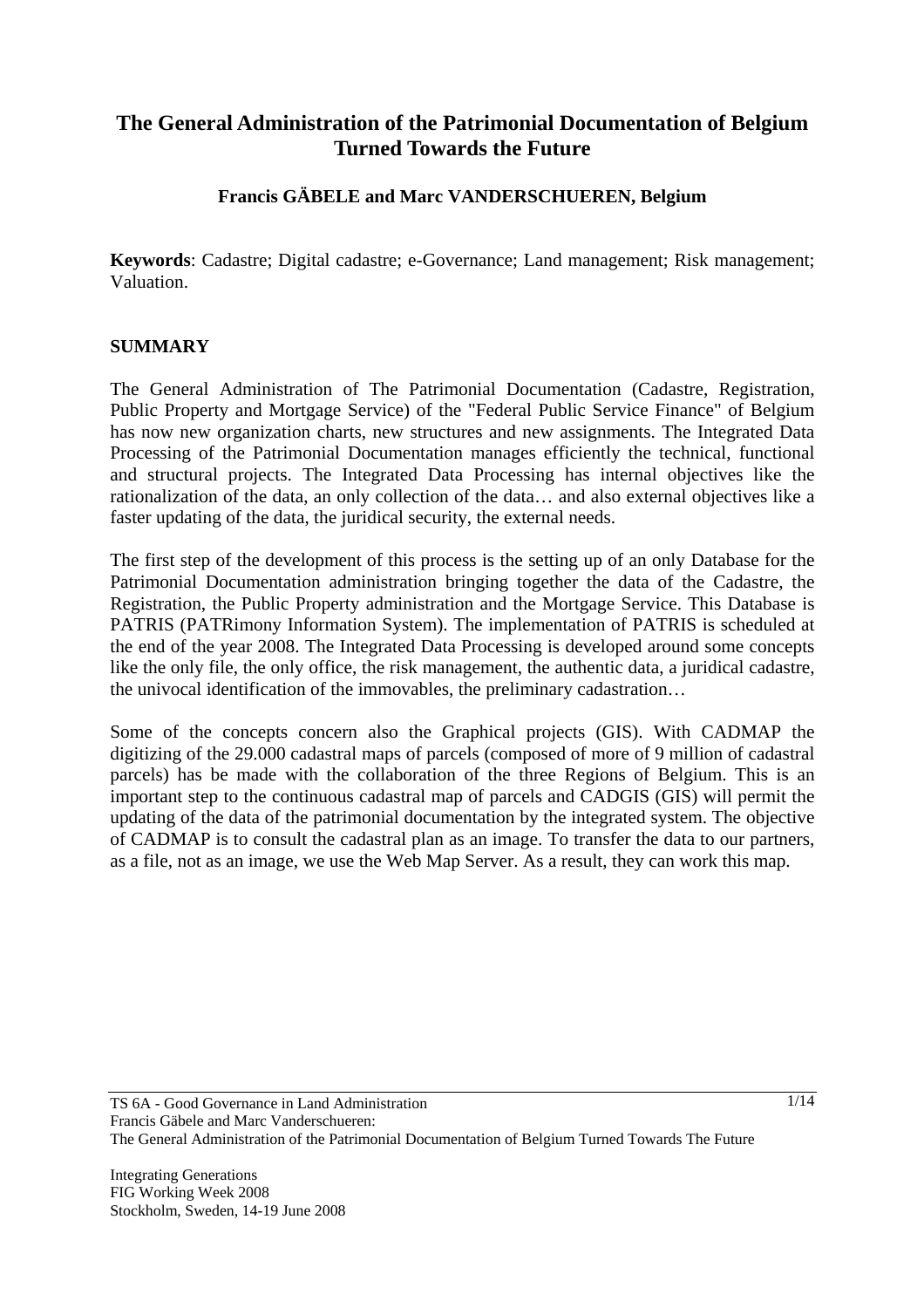# **The General Administration of the Patrimonial Documentation of Belgium Turned Towards the Future**

# **Francis GÄBELE and Marc VANDERSCHUEREN, Belgium**

# **1.THE KINGDOM OF BELGIUM**

# **The Organization of the State**

# 1.1.1 The Federal State

Within the Federal State, the legislative power is exercised by the Federal Parliament on the one hand, consisting of two assemblies (the Chamber of Representatives and the Senate) and on the other hand the King. The King does not exercise any personal authority. His Ministers bear full responsibility by jointly signing the draft laws that are enacted by Parliament and Royal Decrees.

# 1.1.2 The Regions

Apart from the Federal State and the Communities, there are the Regions.

There are three Regions. The names of the three regional institutions are borrowed from the name of the territory they represent. So we refer to (from north to south) the Flemish Region, the Brussels-Capital Region and the Walloon Region.

Regions have powers in fields that are connected to their region or territory in the broadest meaning of the term.

So the Flemish Region, the Brussels-Capital Region and the Walloon Region have powers relating to the economy, employment, agriculture, water policy, housing, public works, energy, transport (except Belgian Railways), the environment, town and country planning, nature conservation, credit, foreign trade, supervision of the provinces, communes and intercommunal utility companies.

They also have powers relating to scientific research and international relations in these fields.

# 1.1.3 The Communities

In addition to the three Regions, the Federal State has three Communities. They are based on the "language". So we talk about the Flemish, French and German-speaking Communities.

The General Administration of the Patrimonial Documentation of Belgium Turned Towards The Future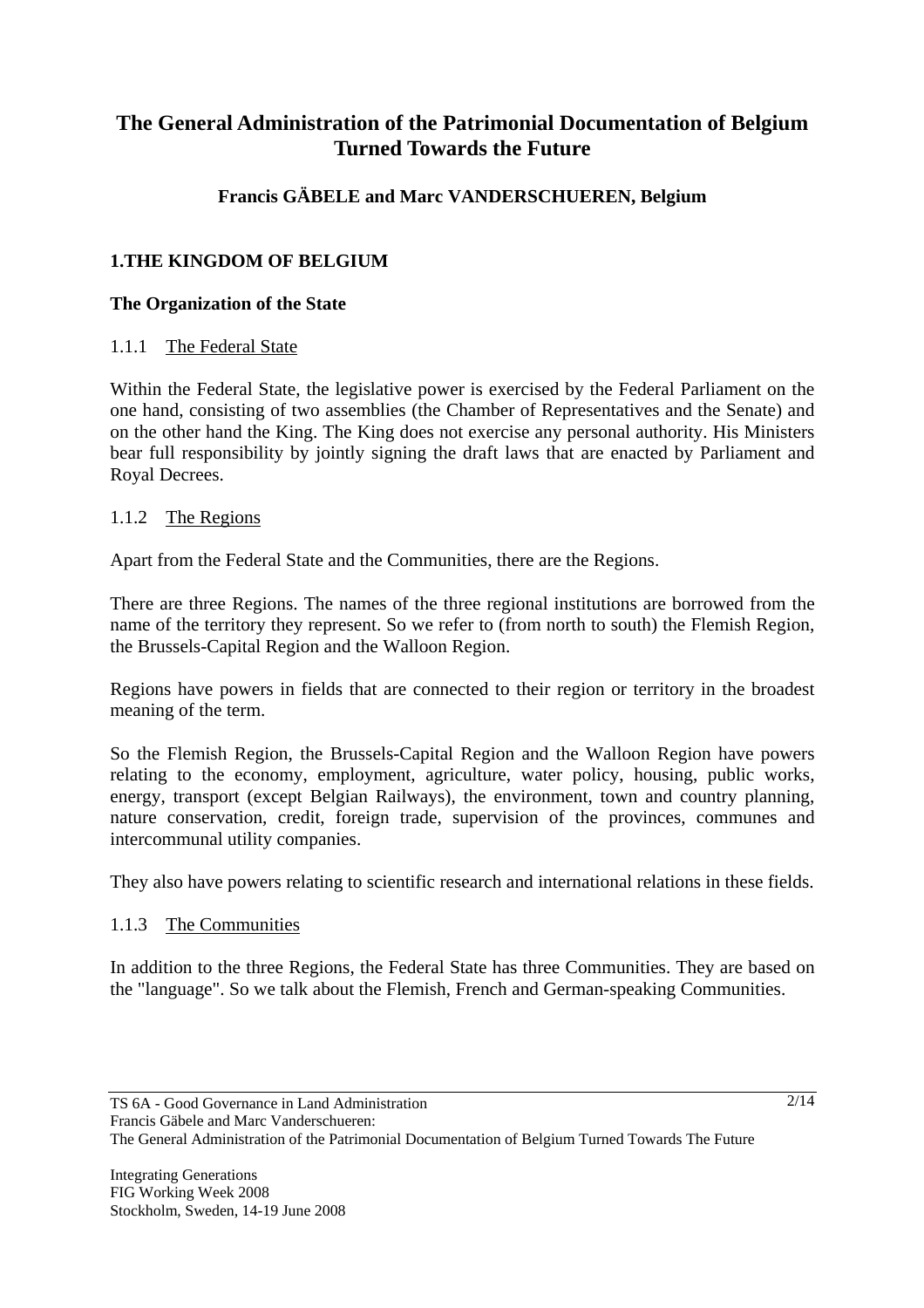#### **The territory of the Communities**

The Flemish Community exercises its powers in the Flemish provinces and in Brussels, the French Community in the Walloon provinces, with the exception of German-speaking communes, and in Brussels, the German-speaking Community in the communes of the province of Liège that form the German language area.

#### The powers of the Communities

Since the Communities are based on the concept of "language" and language is "dependent on the individual", a number of other powers are obviously associated with the Communities. The Community has powers for culture (theatre, libraries, audiovisual media, etc.), education, protection of youth, social welfare, aid to families, immigrant assistance services, etc.

#### 1.1.4 The Provinces - The Communes

The level of administration that is closest to the individual is the local authority or commune.

In Belgium there are 589 communes. The 308 Flemish cities and communes are spread over five provinces. The 262 Walloon cities and communes are spread over five provinces. The Brussels-Capital Region covers nineteen communes.

#### **1.2 The Kingdom of Belgium is also in brief …**

| Population:                          | 10,396,421 inhabitants (2003)              |
|--------------------------------------|--------------------------------------------|
| Surface area:                        | 30,528 km <sup>2</sup>                     |
| Federal capital:                     | <b>Brussels</b>                            |
|                                      | also Capital of the European Union         |
| Head of State:                       | King Albert II                             |
| <b>National Day:</b>                 | 21 July                                    |
| National languages:                  | Dutch, French and German                   |
| Currency:                            | the euro (EUR)                             |
| National product:                    | 283.7 billions of EUR (2004)               |
| Annual growth rate:                  | 2,7 % (2004)                               |
| Time zone:                           | $GMT + 1$ hour                             |
| Summer time, from the last           |                                            |
| Sunday of March to the last          |                                            |
| Sunday of October:                   | $GMT + 2 hours$                            |
| Weights and measures:                | metric system                              |
| Domestic electricity:                | 220 volts                                  |
| Population density:                  | 339 inhabitants per km <sup>2</sup> (2003) |
| Maximum distance between two points: | 280 kms                                    |
| Geographical centre:                 | Nil-Saint-Vincent                          |
| Peak:                                | Signal de Botrange (694 m)                 |

TS 6A - Good Governance in Land Administration Francis Gäbele and Marc Vanderschueren:

The General Administration of the Patrimonial Documentation of Belgium Turned Towards The Future

Integrating Generations FIG Working Week 2008 Stockholm, Sweden, 14-19 June 2008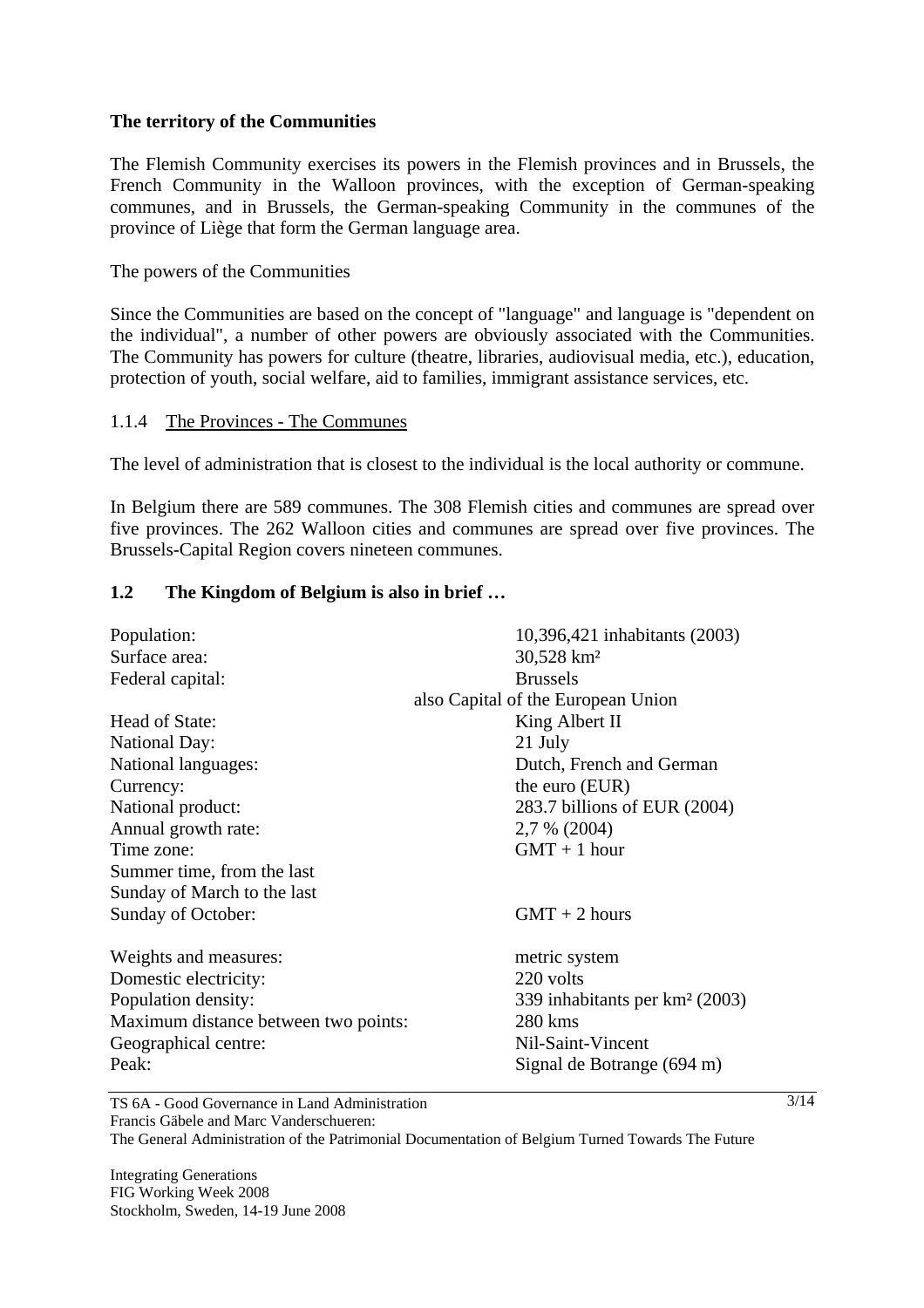Precipitation: 780 mm (annual average) Sunshine: 1,555 hours (annual average)

# **2. THE "PATRIMONIAL DOCUMENTATION" ADMINISTRATION OF BELGIUM**

# **2.1 The New Chart Organization**

The "Coperfin Reform", the reform of the Ministry of Finance of Belgium has led to the creation of new organization charts and new structures.

The Ministry of Finance became the "Federal Public Service Finance".

The "Federal Public Service Finance" is now composed of three general administrations:

- 1. Taxes and Tax Collection;
- 2. Patrimonial Documentation;
- 3. Treasury.

The general administration of the Patrimonial Documentation (previously the "Coperfin Reform": Cadastre, Registration, Public Property administration and Mortgage Service) is composed of five general departments:

- 1. Legal Security;
- 2. Surveys and Valuations;
- 3. Patrimonial Services;
- 4. Not fiscal Tax office;
- 5. Collect and Swap of information.

Three Directorates support these five operational Departments:

- "Functional Expertise and Support", which is entrusted with devising the working methods as well as with analyzing and writing the texts and the instructions,

- "Provision of Services, Strategy and Implementation", which is entrusted with the relations with the citizens,

- "Program Management Office", which is entrusted with the change processes.

# **2.2 The Origin of the Belgian Cadastre**

In the beginning, the Belgian cadastre should have been a legal and juridical cadastral system where the immovable files were updated by civil servants. These immovable files should been

The General Administration of the Patrimonial Documentation of Belgium Turned Towards The Future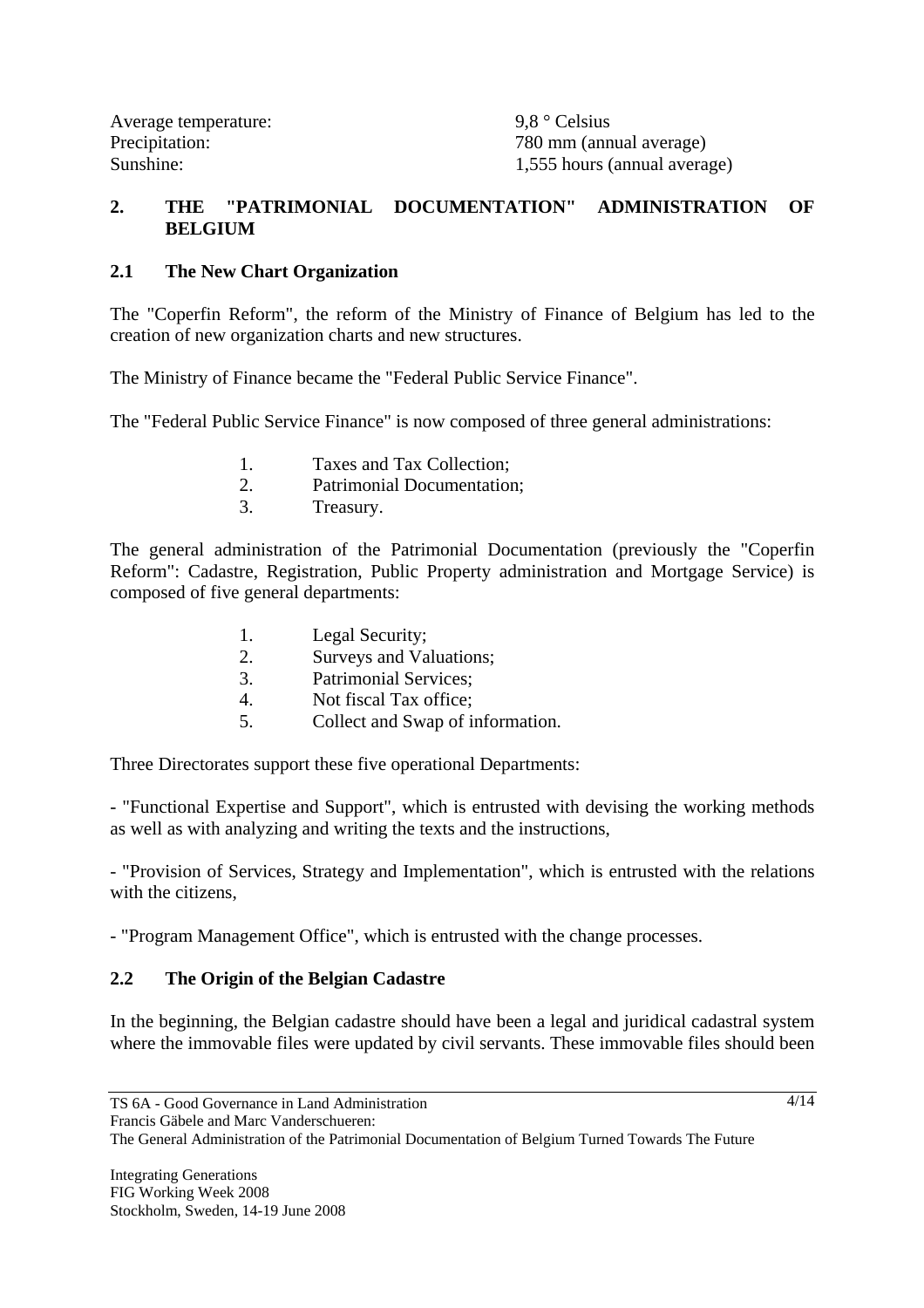the proof of the property. The civil servants should have an active updating. But it wasn't so because it was not possible to consult all needed titles.

The Belgian cadastre is a "personal cadastre". When we say that the Belgian cadastre is not a juridical cadastre, it doesn't mean the Belgian cadastre has not any juridical quality. Indeed, the Belgian cadastre doesn't give a title, but without title, the Belgian cadastre can give a presumption. The title proof only comes from the notarial deed. The proof for the third party is possible only if the notarial deed is transcribed in the mortgage service.

The Belgian system consists on assuring the publicity of the immovables which is in fact the ownership during thirty years (titles). The publicity is made by the Registration and the Mortgage Service.

# **2.3 The new assignments of the "Surveys and Valuations" administration (before the Reform: Cadastre)**

# 2.3.1 Surveys and Valuations

The "Surveys and Valuations" administration determines and verifies the different values of immovable property (the cadastral income, the market values in respect of the registration duties and the inheritance taxes, the rental value), measure the parcels of land and the construction, determine the boundaries of the pieces of land as well as the administrative boundaries within the framework of the updating of the cadastral map and the development of a geographic information system. In the future, the "Surveys and Valuations" administration will also be entrusted with verifying the construction value in respect of VAT as well as the value of movable assets such as holdings of enterprises, works of art, etc.

# 2.3.2 Improvement of the Mathematical Models

On the basis of the fundamental principle of the hedonistic approach that claims that consumers take advantage not of the properties strictly speaking but from the characteristics of these properties, we can assert that it is necessary to:

- − -admit that these characteristics "account for", statistically speaking, the property price;
- − analyze the value of the properties within the market which they are part of (segmentation of markets), in this case, the housing sector.

The theory of hedonistic prices assumes the existence of a numerical function that links each characteristics combination to the price that an individual has to pay to obtain the said combination. By integrating the economic laws of the price formation (equation of supply and demand), the mathematical model existing could be improved by a provisional modeling covering not only competitive markets but also monopolistic markets.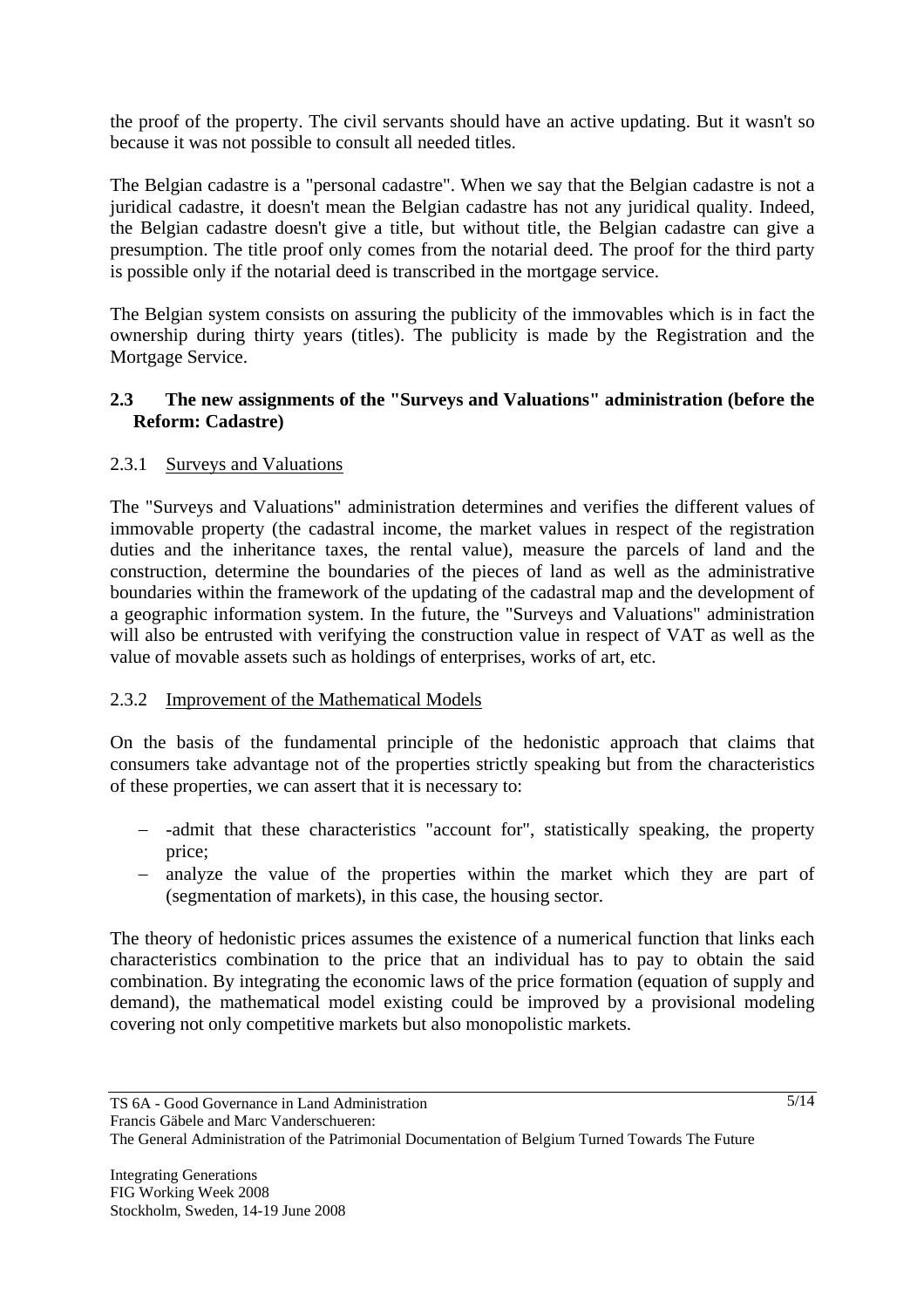The characteristics applied on the housing sector can be shared out in two categories of explanatory variables:

- − -the structural variables concerning the housing itself: number of rooms, surface, comfort, etc;
- − the variables concerning the location, that is to say:
- − the accessibility attributes: distance from the city centre, distance fromdifferent secondary poles;
- − the quality of the neighbourhood: social increase in value of areas, accessibility to local public premises, quality of the physical environment, vicinity of green equipments.

The location should be more attached to the notion of the labour market area or of the everyday nature, not only with respect to the accessibility by determining a global variable on the basis of social and economic parameters but also with respect to the life quality. Other exogenous variables that account for the value ground-support would be created this way.

# **2.4 The new assignment of the "Legal Security" administration (before the Reform: Registration)**

"Legal Security" administration collects the registration duties and the inheritance taxes, which are mainly transferred to the Regions, the mortgage duties and the court fees. But beyond the tax mission of this administration, "Legal Security" administration adds an essential legal piece to the puzzle of the immovable property's picture: the publication, by the Mortgage Registry Offices, of the public officers' instruments, with respect to which we have verified the correctness of the data. "Legal Security" administration updates the documentation in the light of these instruments in order for the information to correspond to reality as soon as possible.

"Legal Security" administration is at the service of the general public world (notaries, bailiffs, lawyers, credit institutions, citizens). "Legal Security" administration makes sure to maintain the quality of the service in order to deserve its complete confidence.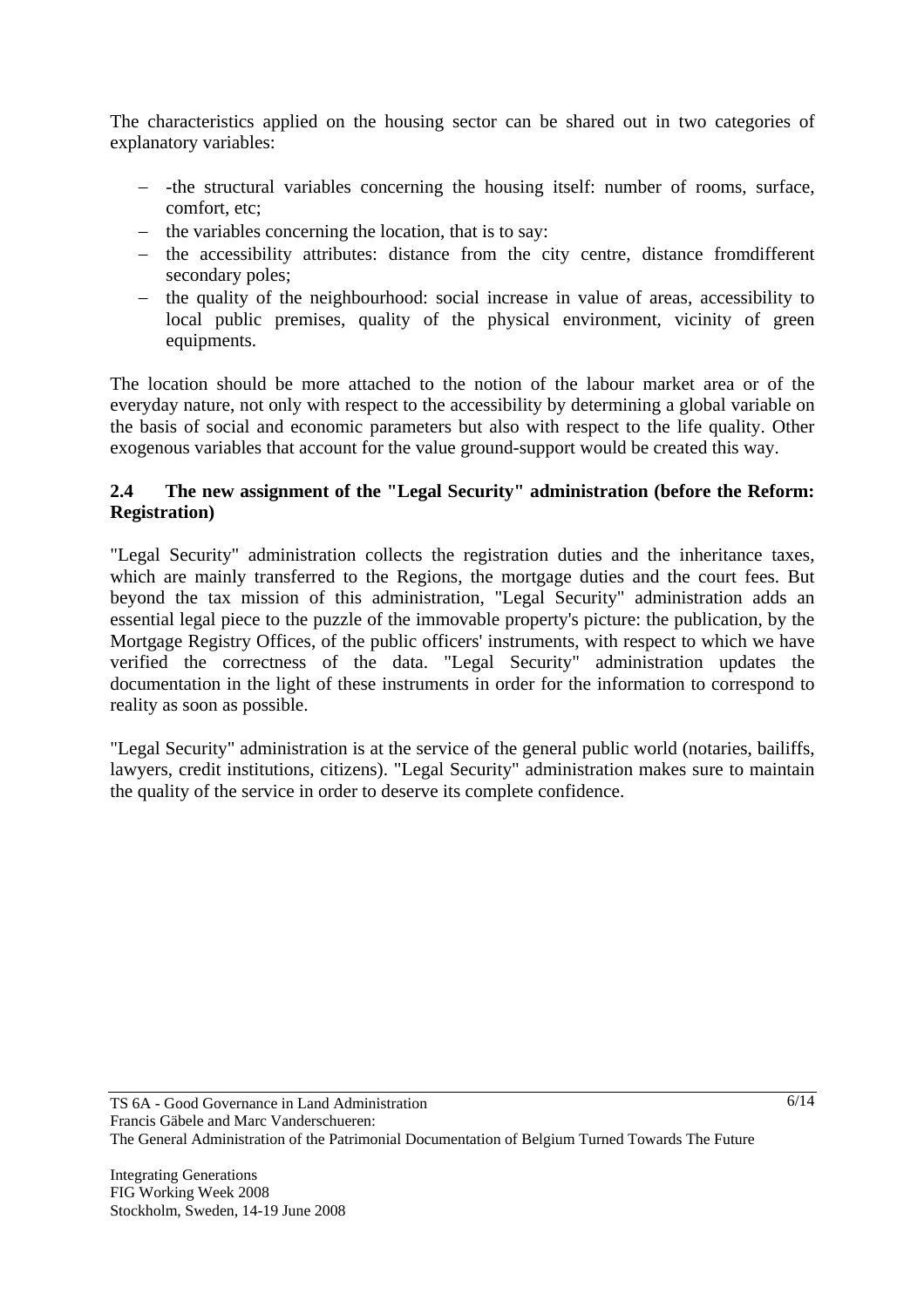

MS : MAGEMENT SUPPORT **STC : STRATEGY OF THE TARGET CLUSTERS Figure 1 : The chart of the Federal Public Service Finance**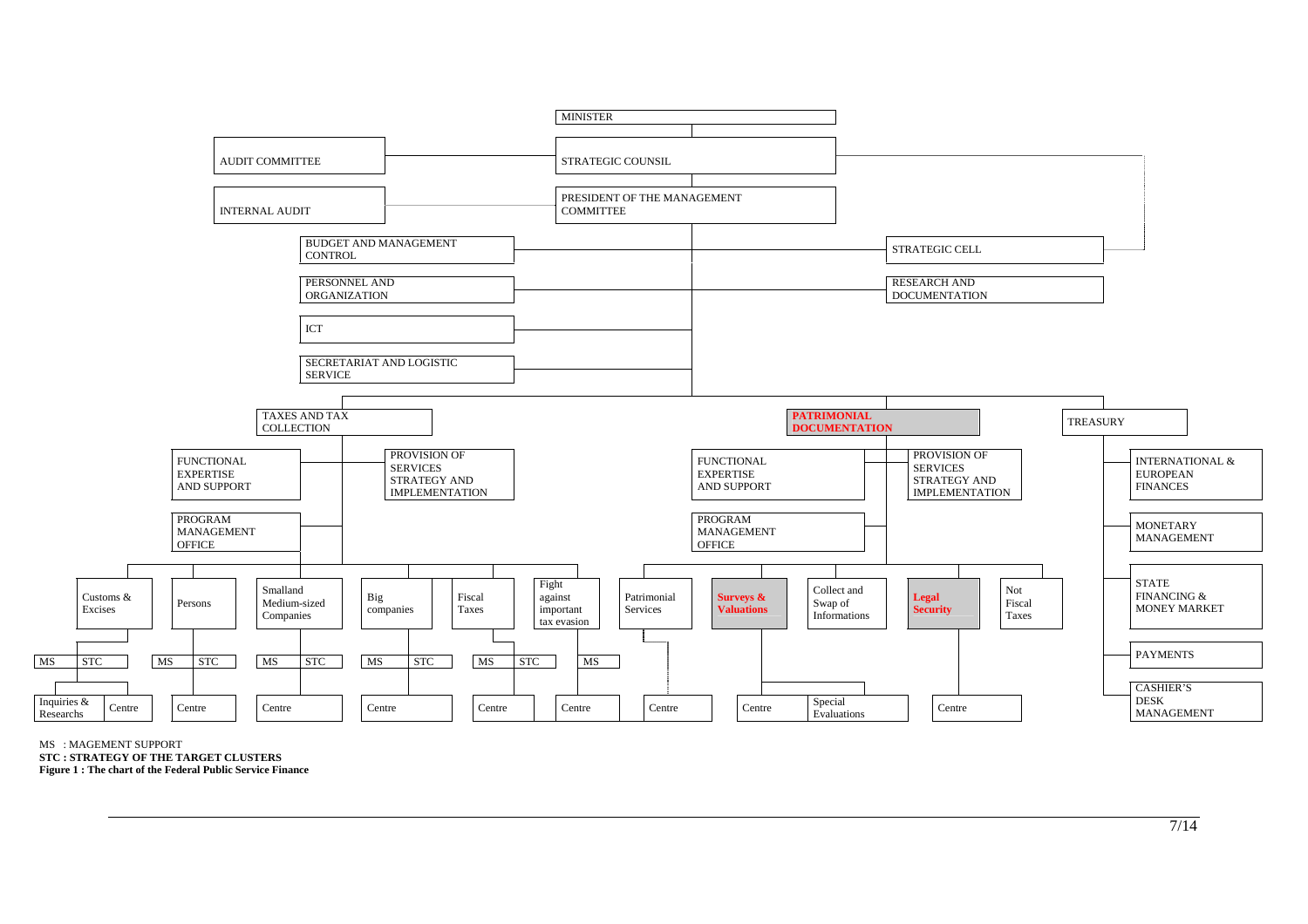# **3. THE INTEGRATED DATA PROCESSING OF THE "PATRIMONIAL DOCUMENTATION" ADMINISTRATION OF BELGIUM (STIPAD)**

### **3.1 The answer of the "Patrimonial Documentation" Administration to the new assignments is the Integrated Data Processing of the "Patrimonial Documentation" Administration**

The Integrated system of the Patrimonial Documentation manages in a rational and regular way the portfolio of projects having the same common objective.

This program includes 3 important aspects:

The technical aspect: modification of the computer infrastructure to adapt to the new technologies;

The functional aspect: modification of working process in order to rationalize and improve the services;

The structural aspect: organizational restructuration (new organization chart and new functions) in order to adapt to the technical and business evolution.

# **3.2 Objective**

STIPAD has the ambition to provide to the numerous potential users, as well public as private, the movable and real estate data, but also data about the value of the patrimony of all natural persons and legal entities according to agreed authorizations and with ensured protections of privacy.

At present, the administrations of the general administration of the Patrimonial Documentation have each one, their own redundant information supported by different and incompatible information processing systems.

The level of computerization is also very different according to the administration (some data are still manual managed, often redundant data with on the other, hand computerized data in other administration). The data exchange happens mostly manual, which makes it slower, difficult sometimes, impossible in certain cases.

This structure, or better said non-structure, creates multiple data updates with the consequence of inconsistency a non-reliability of data.

There are many interactions between the different services of the Patrimonial Documentation administration but also many interactions with the external partners like the Private surveyors, the Notaries, the Architects, other Public Services, the Cities, the Regions, the local authorities,…

For a better interaction, the Patrimonial administration must rationalize the data and the updates.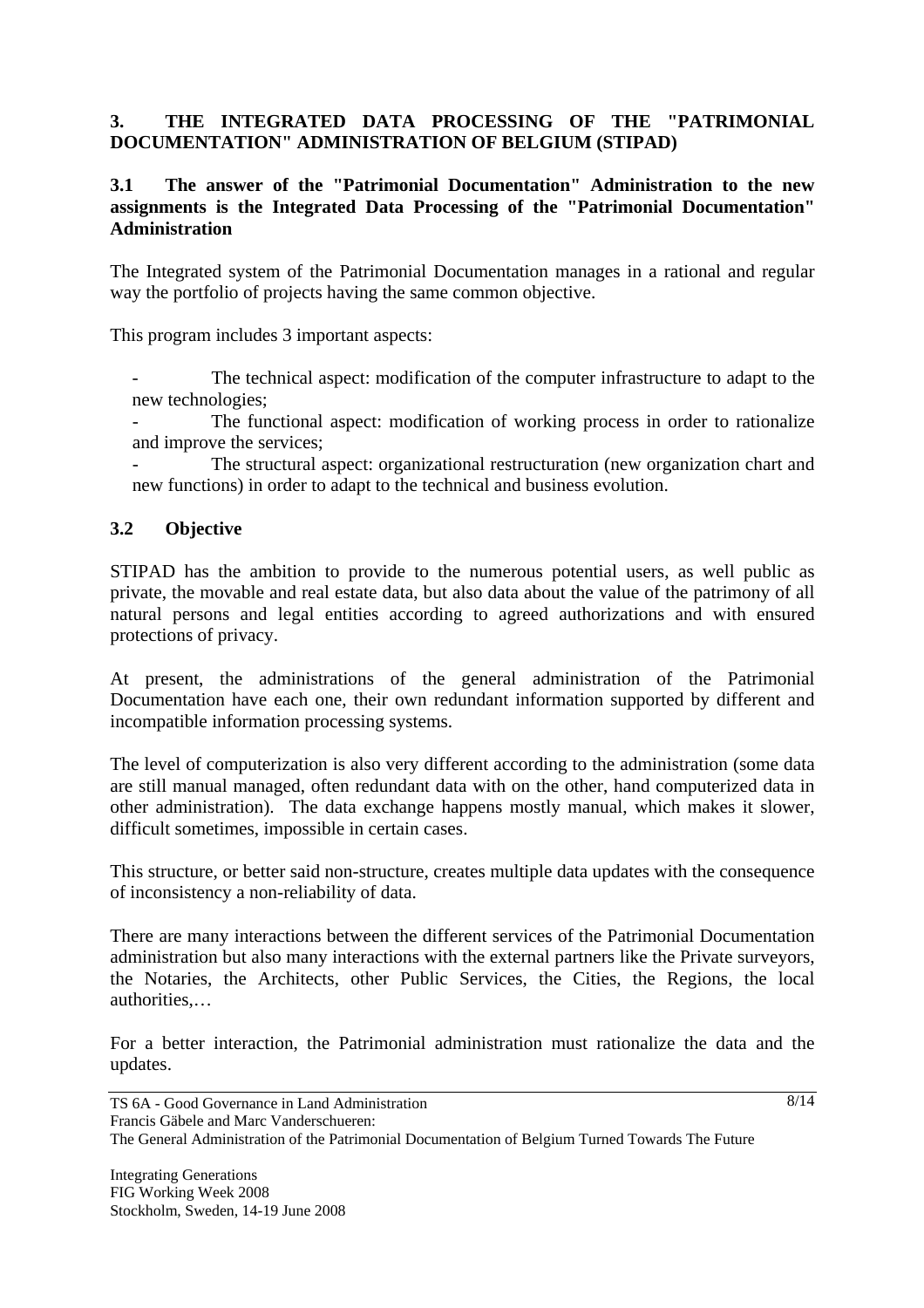The Objectives of STIPAD are:

- to computerize process and documentation

- **-** to process and to distribute data computerized
- **-** to permit quick and easy consultations which are connected to a completeness of information;
- interactive collaboration with the external partners;
- to respond to the evolution and needs of those partners;
- to adapt and to evolve according to the new social, economic and environmental elements;
- to improve service delivery;
	- **-** to reduce deadlines;
	- **-** to improve juridical security;
	- **-** to improve accessibility and availability of information;
	- **-** to guarantee confidentiality of information.

#### **3.3 The functional objective of STIPAD**

- to implement the COPERFIN process established due to the BPR (Business Process Reengineering)

- **-** collect taxes;
- **-** acquire, manage and transfer goods;
- **-** evaluate goods;
- **-** write and draw up an authentic deed;
- **-** update the patrimonial documentation;
- **-** deliver patrimonial information;
- **-** handle discrepancies;
- **-** process "Non-fiscal taxes".

# **4 PATRIMONY INFORMATION SYSTEM (PATRIS)**

- the central element of STIPAD is the patrimonial database, called PATRIS (PATRimony Information System).

- the principal objectives are :

- **-** to collect, to manage, to update and to communicate all the information related to a natural person or legal entity (active and passive);
- **-** to ensure the juridical security of data.

An other objective is to create connections with other existing databases concerning the same areas, managed by other management levels.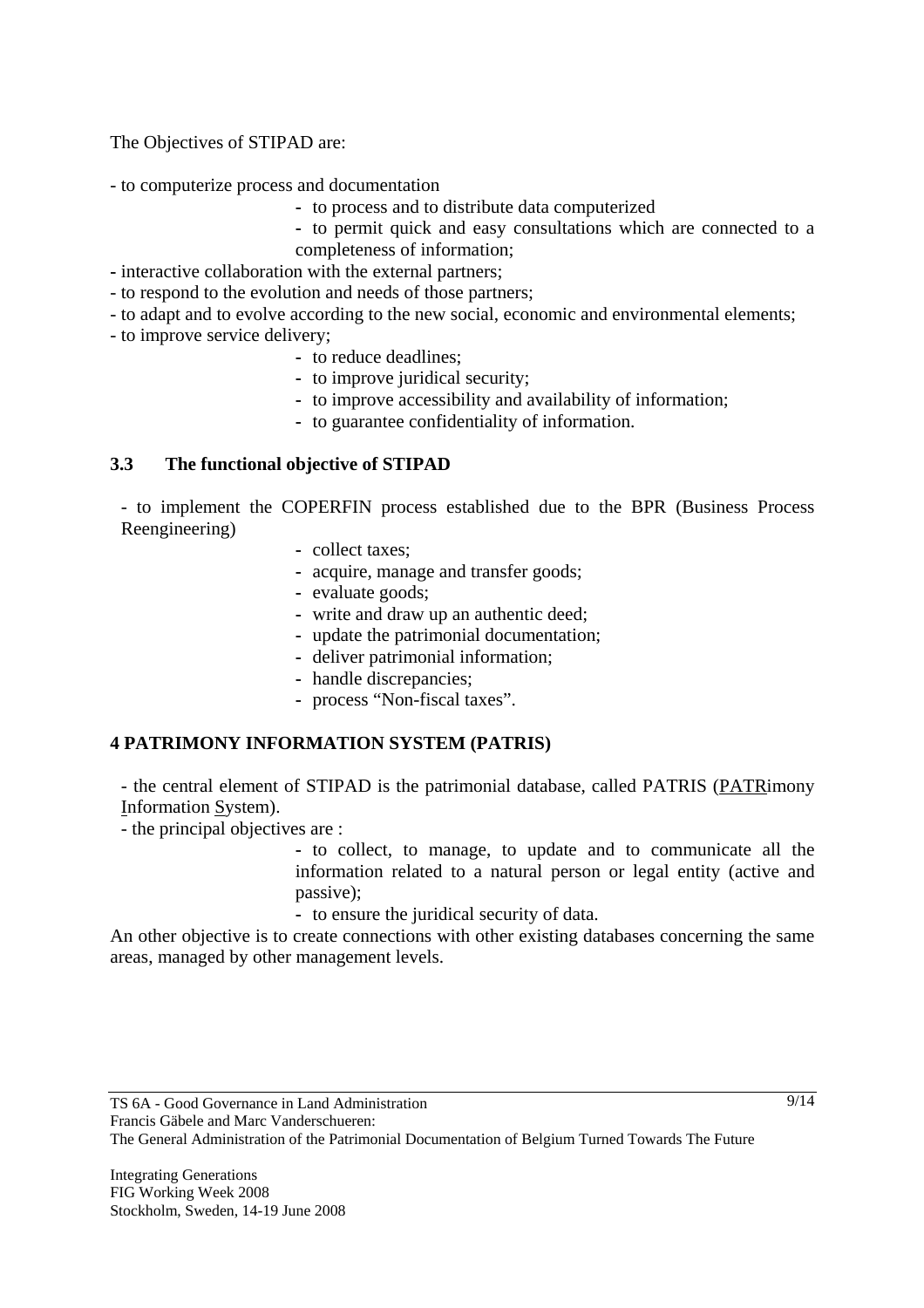# **3.4 The processes**

Around PATRIS, different processes have been developed. The assignments of the "Patrimonial Documentation" Administration have been elaborated in seven generic processes.

|                                                      |  | Process 10: to ask duties;                                      |
|------------------------------------------------------|--|-----------------------------------------------------------------|
|                                                      |  | Process 11: to purchase, to manage and to alienate immovables;  |
|                                                      |  | Process 12: to value im(movables);                              |
|                                                      |  | Process 13: to draw up and to come up deed;                     |
|                                                      |  | Process 14: to retain and to update the data of the Patrimonial |
| Documentation included the cadastral map of parcels; |  |                                                                 |
|                                                      |  | Process 15: to deliver patrimonial data;                        |

Process 16: to settle the disagreements.

### **3.5 The thought processes of the Integrated Data Processing have been developed around new concepts within the framework of e-Governance**

# 3.5.1 The only file

All the fiscal and non-fiscal information will be available in an only file generating a fiscal balance integrating all the taxes and all the information needed to charge. This only file including the fiscal balance is accessible to the citizen.

# 3.5.2 Single counter

Abolishing the geographical spreading of the documentation; allow any natural person or legal entity to obtain any information or to deposit a document in any office of the country; a few professionals (notaries, bailiffs, etc) will remain localized for judicial security reasons; the portal will also be integrated in the concept.

# 3.5.3 Risk Management

In view of the decreasing of the civil servants and the increase of the assignments of the "Patrimonial Documentation" Administration, the systematic and complete controlling of each registration, deed or formality is anymore possible. It is also no possible to check each declared values. The objective of the Risk Management is to establish pertinently the files that must be controlled or verified.

# 3.5.4 Authentic source

Increasing the value of our data and their treatment: we accept therefore the authenticity of the coming products (for example, the national registry) and we deliver outgoing authenticated products.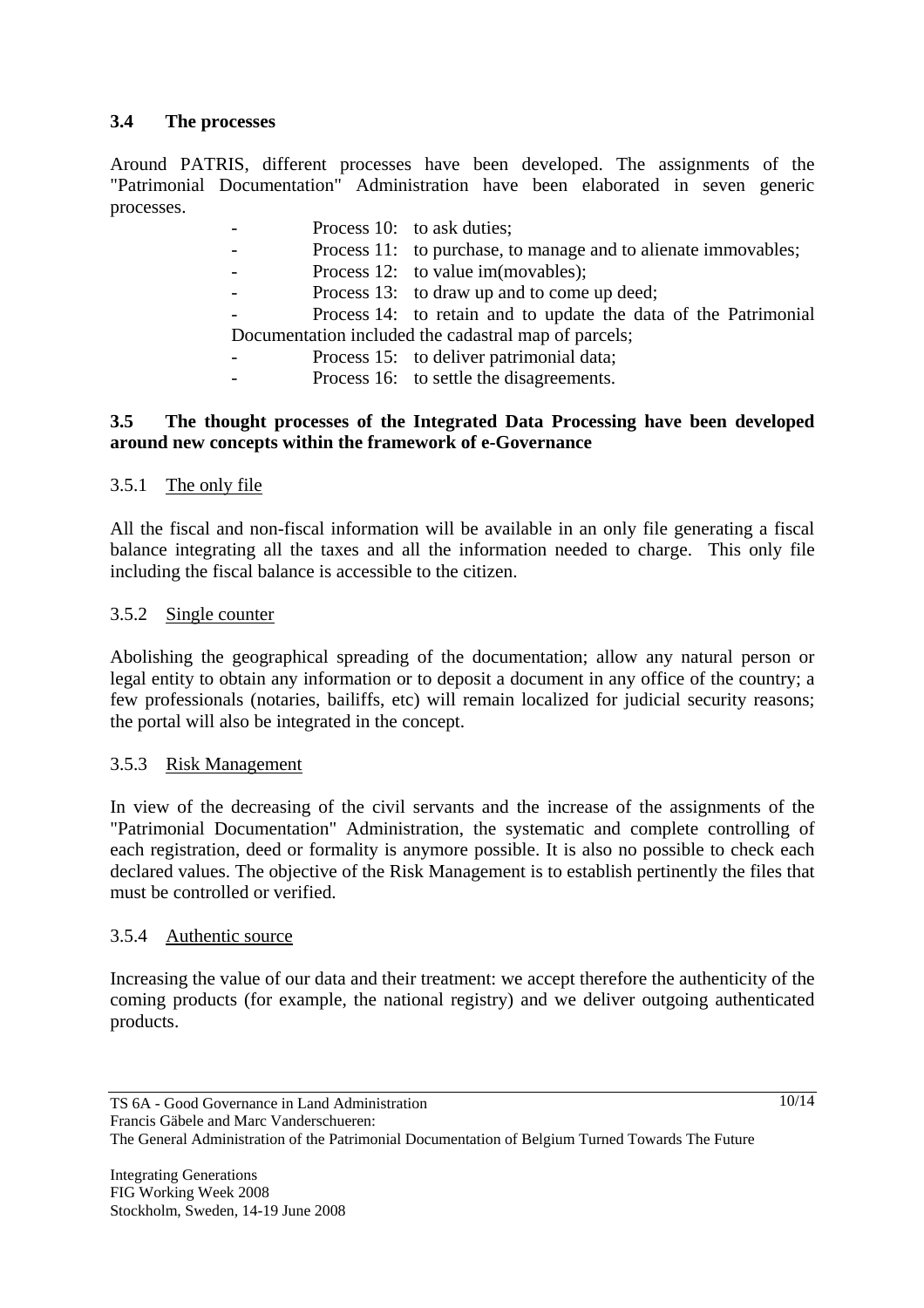# 3.5.5 Unified formality

Making all the formalities on the basis of a single request.

# 3.5.6 Priority of the patrimonial mission

Updating the patrimonial documentation independently of the collection of duties, taxes, salaries that are connected with the transfer or with the constitution of real right.

# 3.5.7 Regulation

Draft of a bill concerning the integration of the conservation of mortgages in the public service and concerning the previously surveying and registering of properties.

# 3.5.8 UNIDENT

Identifying immovable properties in an univocal way in order to improve the establishment of the relationship between persons, duties and properties.

# 3.5.9 Preliminary cadastration

The search for a better security for the signing of the deeds and a better reliability of the Public documentation impose on the administration a perfect understanding of the realized acts.

In view of the Freedom of the parties allowed by the Civil Code are sometimes difficult to transfer the acts in the Public documentation.

In the matter of transfer of immovable titles, a substantial improvement is planed in compliance of the article 141 of the Mortgage Law of December  $16<sup>th</sup>$ , 1851. The project is that the new article will impose for the deeds a precise designation of the immovable and a recent cadastral extract. So there is no confusion possible with other immovable.

The second phase is a law taking in compliance of the Mortgage law that will impose the preliminary cadastration before the act transferring the immovable property and also a map when new boundaries are created.

The third phase will be a law that will impose for each act transferring the immovable property, a "boundary marking plan" made by a surveyor. This "boundary markings plan" will identify the cadastral parcels.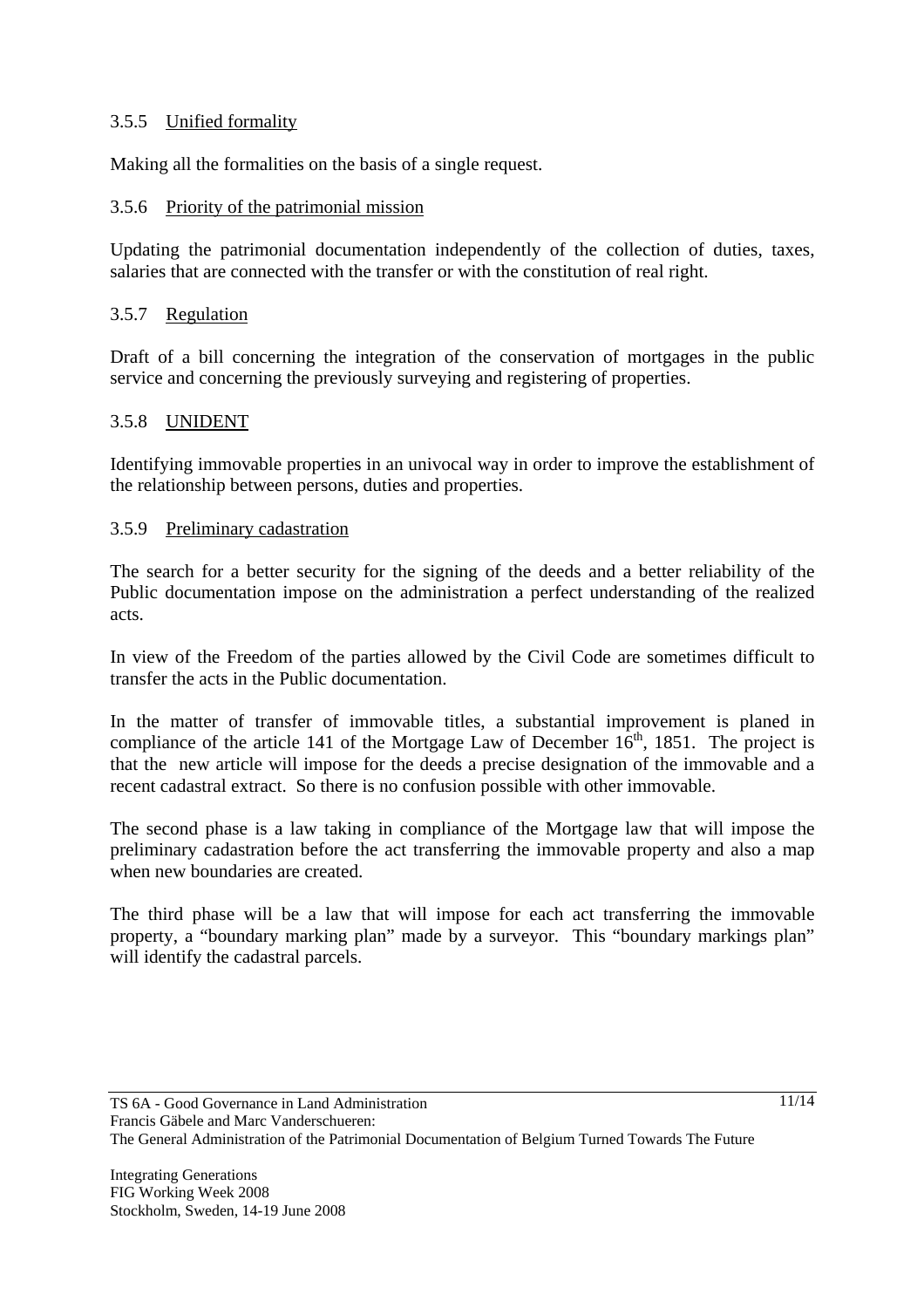**The last concepts run naturally to the graphic projects within the context of the integrated data system** 

#### **3.6 Digitizing of the cadastral map of parcels - CADMAP - CADMAP Extension - CADGIS**

The changeover to digital maps offers numerous perspectives:

• centralization of the geographic information (before, the maps drawn on film were distributed among the regional directorates);

• provision of the cadastral maps to the municipalities, first on cd-rom and later through the network;

• creation of a continuous map assembling the 30,007 digitized sheets (CADMAP realized project : the cadastral map is now continuous);

• creation of links between the data of the map and those of the land register; currently a geographic information system is under construction, namely the CADGIS project;

• implementation of a future integrated system of the Patrimonial Documentation, STIPAD: the geographic information system is essential for this project;

improvement of the quality of the maps thanks to their being in line with more precise systems of reference (orthophotos, regional referential plans, NGI) and thanks to the integration of the plans drawn up by the contracted private surveyors-experts;

• creation of a large-scale national referential map that will serve as a basis for numerous internal and external applications; various firms already have indicated that they wanted to get the digital maps;

• creation of a referential map for the subsoil cadastre; each participant will keep its powers and its responsibilities but the respective information will be pooled through a computer platform to be implemented by FEDICT (e-government);

• start of the Best Address (Belgium Street Address) project.

# **CHANGE MANAGEMENT TEAM**

A project like STIPAD-PATRIS needs a particular care with the legal aspect and the regulations but also an accompaniment with the changing and this with the Change Management Team.

# **CONCLUSION**

The richness of the data of the "Patrimonial Documentation" Administration coupled together the new IT Technologies bring a better juridical security and a better accessibility of the patrimonial data for the citizens and the partners of the administration.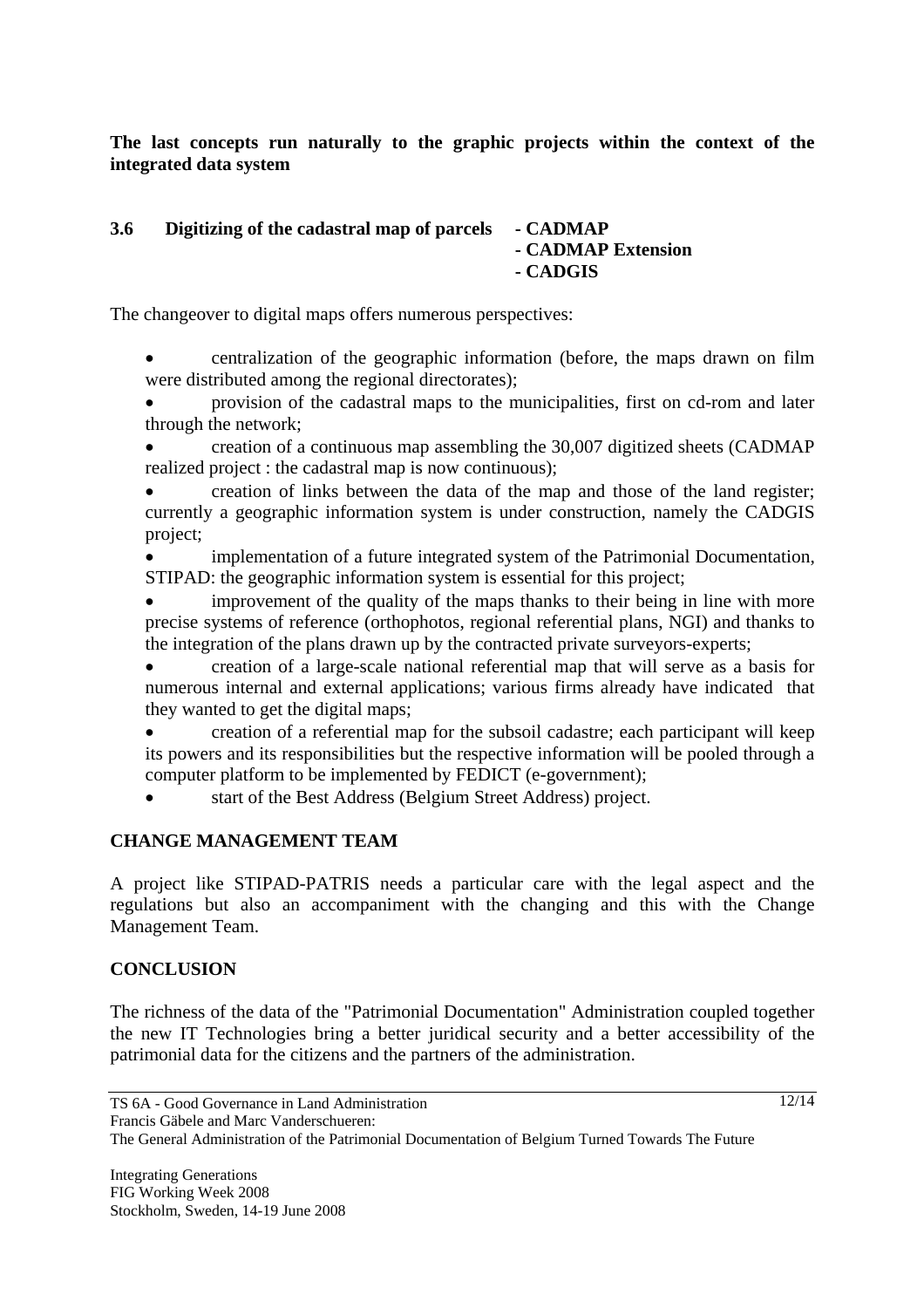# **BIOGRAPHICAL NOTES**

# **Francis Gäbele (62)**

| Studies :                           |   | Surveyor certificated by the Belgian State                                              |
|-------------------------------------|---|-----------------------------------------------------------------------------------------|
|                                     |   | Town Planner qualified by the Town Planning Institute                                   |
| Practice:                           |   | General Auditor, Section Head at the "Federal Public Service"                           |
|                                     |   | Finance" - Patrimonial Documentation (Cadastre, Registration, Public Property, Mortgage |
| Service)                            |   |                                                                                         |
|                                     |   | In charge of the general inspection of the services of the cadastre                     |
| for Brussels and the Walloon Region |   |                                                                                         |
|                                     |   | In charge of the International Relations for the Patrimonial                            |
| Documentation                       |   |                                                                                         |
|                                     | - | Belgian Delegate to the PCC                                                             |
|                                     |   | Member of the National Council of the Belgian Association of                            |
| <b>Surveyors</b>                    |   |                                                                                         |
|                                     |   | Editor of the review "Surveyor"                                                         |
|                                     |   | Professor of property law (Engineer Surveyor)                                           |
|                                     |   | Scientist Adviser at the University of Liège (Geomatic Engineer                         |
| Department).                        |   |                                                                                         |
| FIG:                                |   | Delegate of the "Patrimonial Documentation administration" of                           |
| Belgium (member Affiliate FIG)      |   |                                                                                         |

#### **Marc Vanderschueren (51)**

Studies : Surveyor certificated by the Belgian State

Practice : In 1982 – 1983, private surveyor in London, UK

 At present, First Attaché at the "Federal Public Service Finance" – Patrimonial Documentation (Cadastre, Registration, Public Property, Mortgage Service). Human Resources Department.

 Project Manager a.i. of the BPR of the Patrimonial Documentation Administration" (Description of the Duties)

FIG : Belgian Delegate of the "Patrimonial Documentation Administration" of Belgium (member Affiliate FIG)